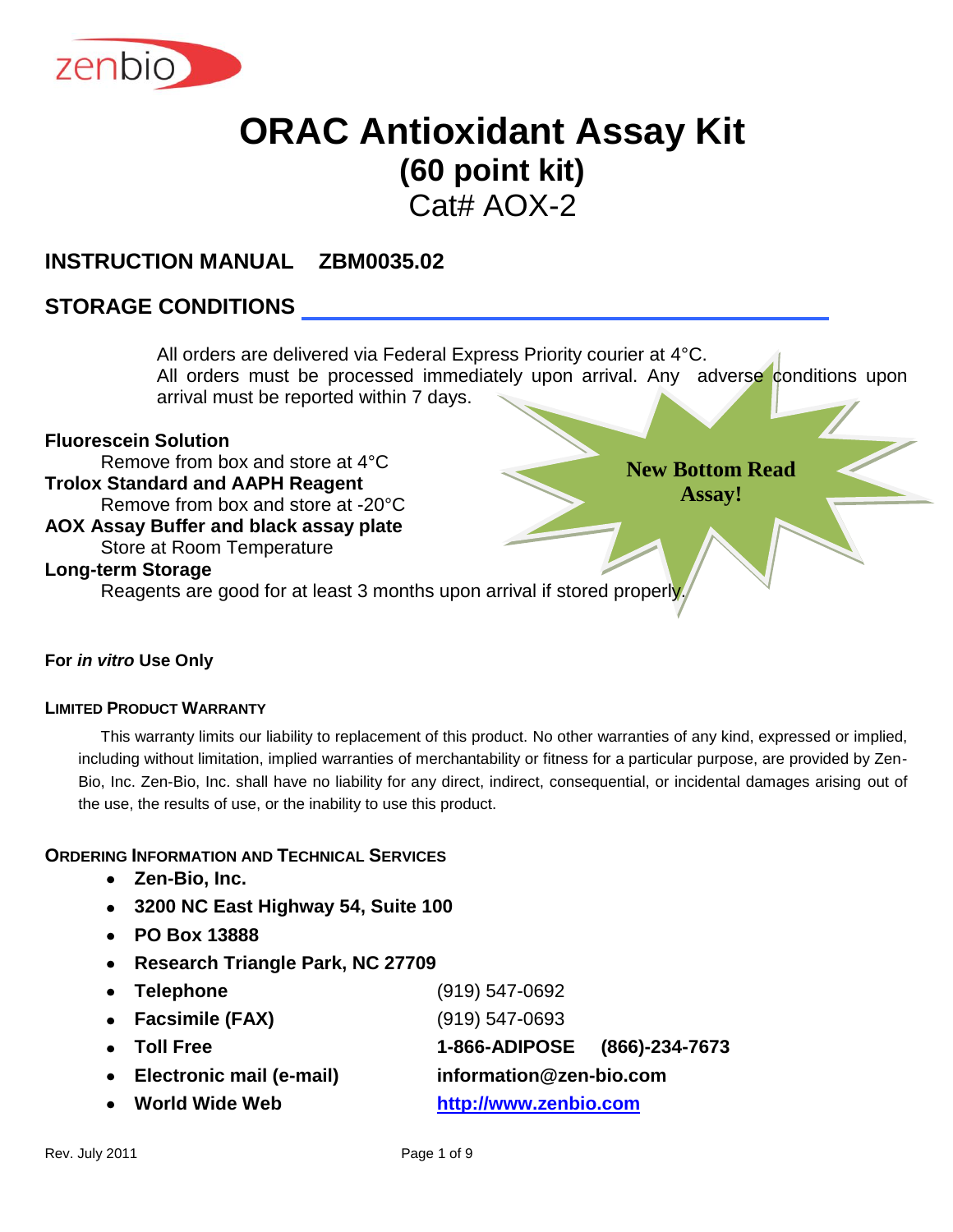### **TABLE OF CONTENTS**

|                                | <b>PAGE#</b> |
|--------------------------------|--------------|
| Introduction                   | 3            |
| <b>Principle of Assay</b>      | 4            |
| Items Included in the Kit      | 4            |
| <b>Sample Preparation</b>      | 5            |
| <b>Assay Procedure</b>         | 6            |
| <b>Trolox Standard Curve</b>   |              |
| Appendix A: Plate layout       | 8            |
| Appendix B: Protocol Flowchart | 9            |
| <b>References</b>              | 9            |
|                                |              |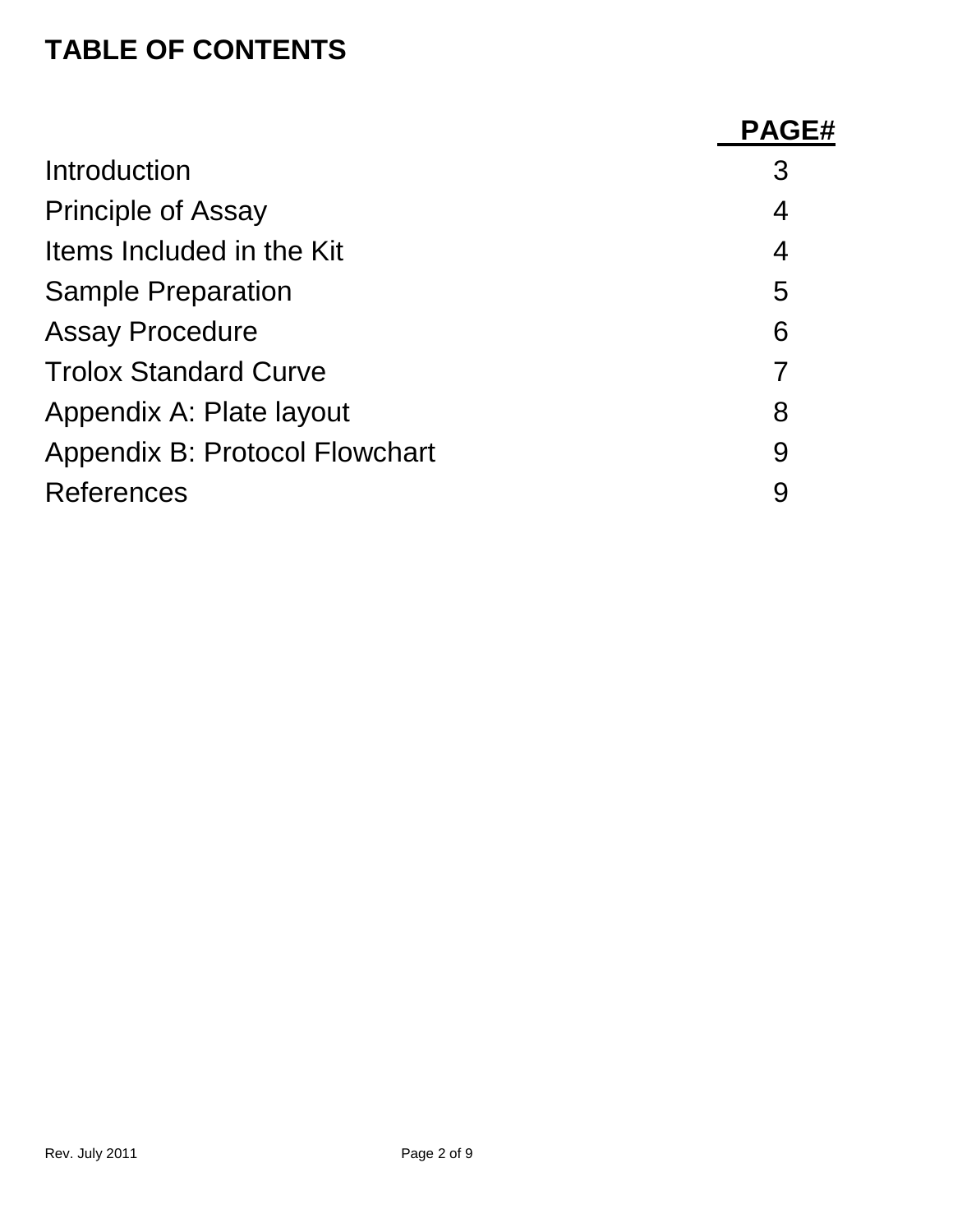### **INTRODUCTION**

Free radicals and reactive oxygen species (ROS) are highly reactive molecules that are generated by normal cellular processes, environmental stresses, and UV irradiation. ROS react with cellular components, damaging DNA, carbohydrates, proteins, and lipids causing cellular and tissue injury. Excess production of reactive oxygen species can also lead to inflammation, premature aging disorders, and several disease states, including cancer, diabetes, and atherosclerosis. Organisms have developed complex antioxidant systems to protect themselves from oxidative stress, however, excess ROS can overwhelm the systems and cause severe damage.

The Zen-Bio ORAC (Oxygen Radical Absorbance Capacity) Antioxidant Assay Kit can be used to determine the total antioxidant capacity of biological fluids, cells, and tissue. It can also be used to assay the antioxidant activity of naturally occurring or synthetic compounds for use as dietary supplements, topical protection, and therapeutics. The assay measures the loss of fluorescein fluorescence over time due to peroxyl-radical formation by the breakdown of AAPH (2,2'-azobis-2 methyl-propanimidamide, dihydrochloride). Trolox [6-Hydroxy-2,5,7,8-tetramethylchroman-2-carboxylic acid], a water soluble vitamin E analog, serves as a positive control inhibiting fluorescein decay in a dose dependent manner. The ORAC assay is a kinetic assay measuring fluroescein decay and antioxidant protection over time. The antioxidant activity in biological fluids, cells, tissues, and natural extracts can be normalized to equivalent Trolox units to quantify the composite antioxidant activity present. This assay measures antioxidant activity by hydrogen atom transfer and when combined with Zen-Bio's ABTS antioxidant assay kit, provides a comprehensive analysis of a test sample's antioxidant activity.



**Figure 1. Effects of antioxidants in ORAC assay** Trolox, Epigallocatechin gallate (EGCG), and Gallic acid were tested for their antioxidant activity in the ORAC antioxidant assay.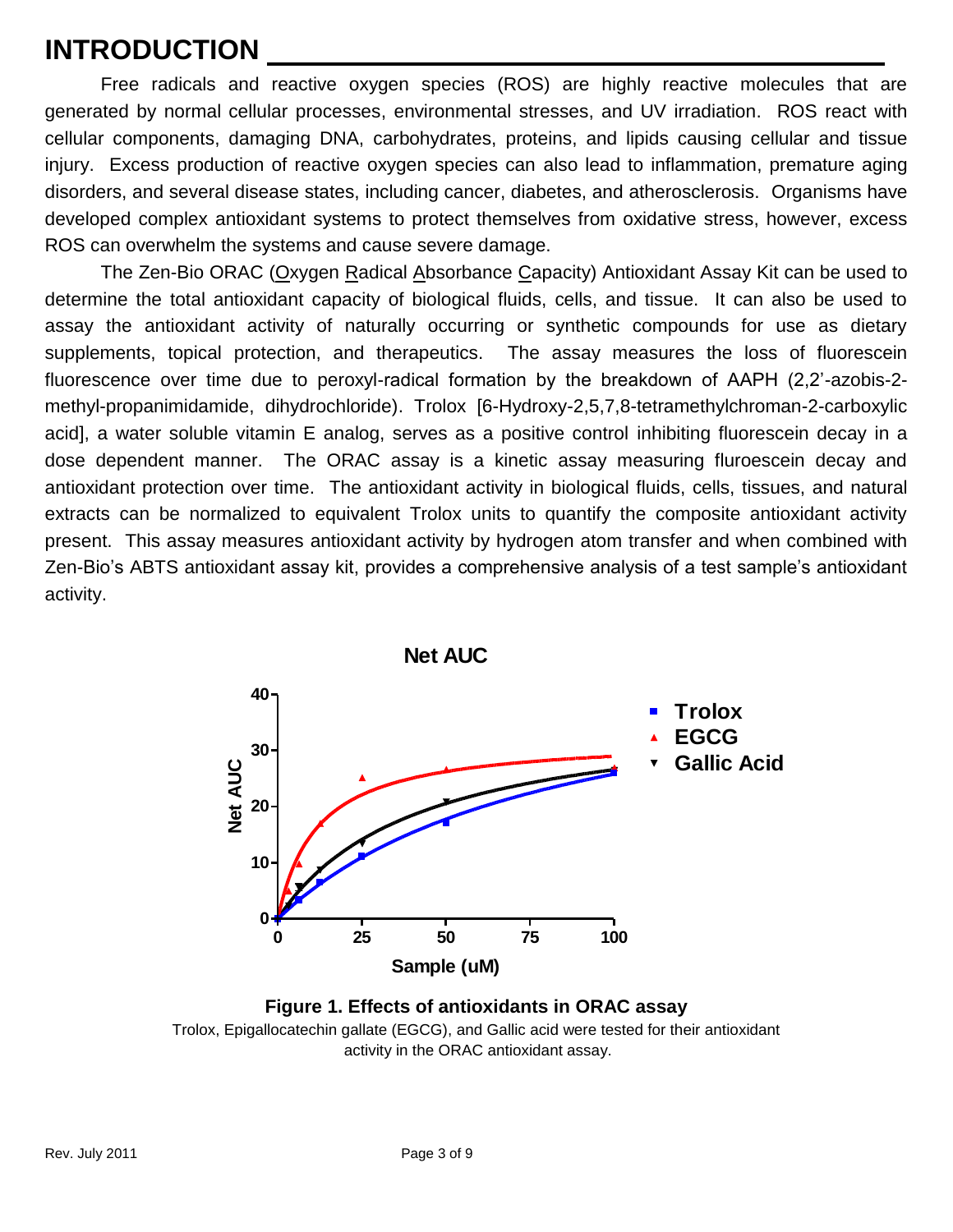#### **PRINCIPLE OF THE ASSAY**

A peroxyl radical (ROO**.** ) is formed from the breakdown of AAPH (2,2'-azobis-2-methyl-propanimidamide, dihydrochloride) at 37 °C. The peroxyl radical can oxidize fluorescein (3',6'-dihydroxy-spiro[isobenzofuran-1[3H], 9'[9H]-xanthen]-3-one) to generate a product without fluorescence. Antioxidants supress this reaction by a hydrogen atom transfer mechanism, inhibiting the oxidative degradation of the fluorescein signal. The fluorescence signal is measured over 30 minutes by excitation at 485 nm, emission at 538 nm, and cutoff=530 nm. The concentration of antioxidant in the test sample is proportional to the fluorescence intensity through the course of the assay and is assessed by comparing the net area under the curve to that of a known antioxidant, trolox.

> **AAPH ROO . fluorescein non-fluorescent product**

**[Antioxidants inhibit the oxidation of fluorescein by hydrogen atom transfer]**

### **ITEMS INCLUDED IN THE KIT**

| <b>ITEM</b>                 | <b>DESCRIPTION</b>                           | <b>Cap Color</b> | <b>UNIT</b>      | QTY | <b>STORAGE</b>  |
|-----------------------------|----------------------------------------------|------------------|------------------|-----|-----------------|
| <b>Blank Assay Plates</b>   | 96-well assay plates, black clear bottom     | $---$            | <b>PLATE</b>     |     | -----           |
| <b>AOX Assay Buffer</b>     | 50 ml                                        | $---$            | <b>BOTTLE</b>    |     | RT              |
| AAPH                        | 130 mg                                       | $---$            | <b>BOTTLE</b>    |     | $-20^{\circ}$ C |
| Trolox (AOX-2)              | 1.5mM in AOX Buffer                          |                  | 20 µl /VIAL      |     | $-20^{\circ}$ C |
| <b>Fluorescein Solution</b> | 60x stock                                    |                  | $300$ µl $N$ IAL | 1   | $4^{\circ}$ C   |
| Tray                        | For multi-channel pipetters, clear polyvinyl | $---$            | <b>EACH</b>      |     |                 |

#### **Other equipment/reagents required but not provided with the kit**:

- Multi-channel Pipet , single channel pipet and pipet tips
- Tubes for preparing standards and working solutions
- Fluorescence plate reader able to perform excitation=485nm; emission=528 -538nm (cutoff=530nm, if necessary)
- Fluorescence plate reader with incubator chamber set to 37°C

**4**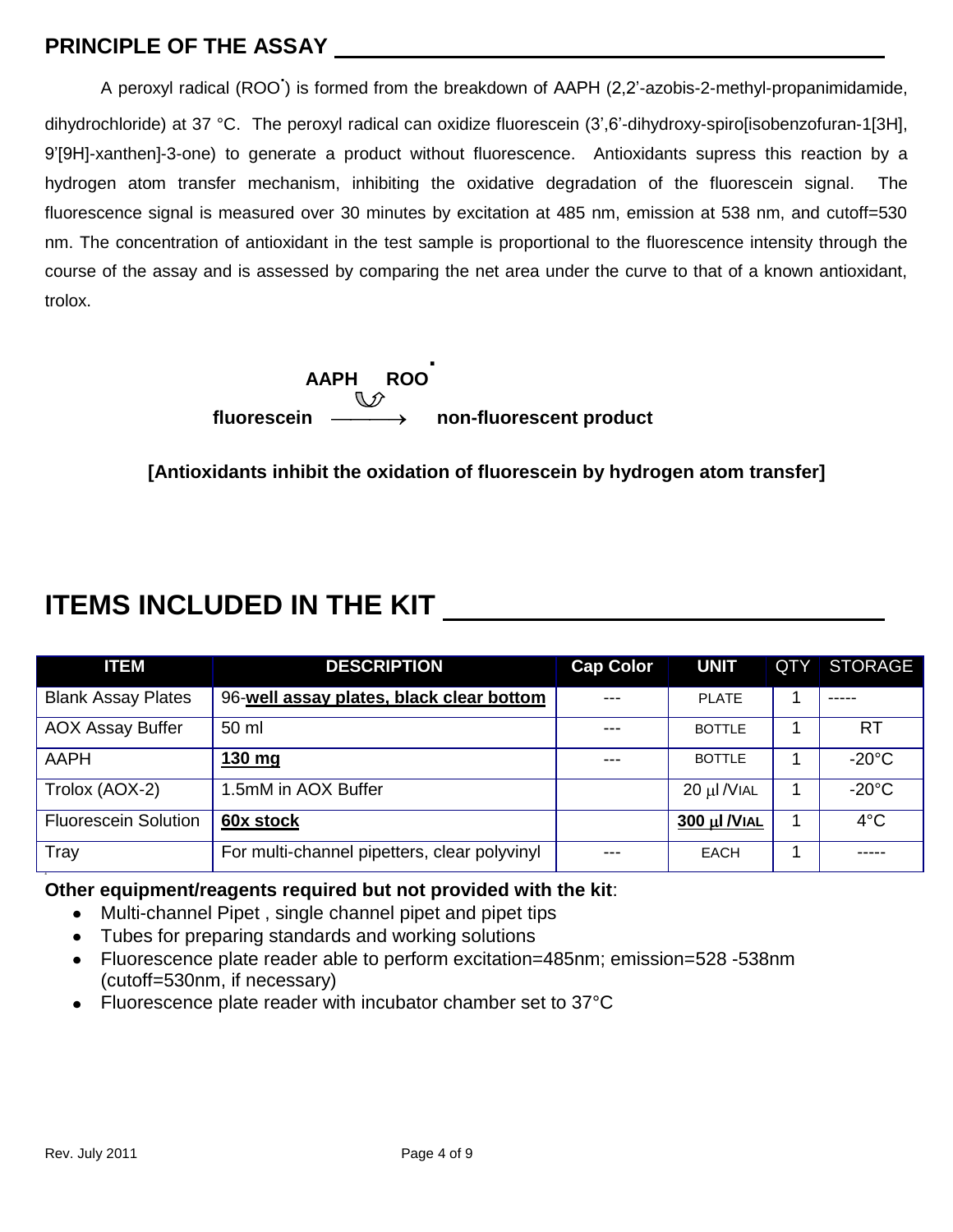# **SAMPLE PREPARATION**

#### **Cell Lysate Preparation**

- 1. Scrape  $\sim$ 1 x10 $^6$  cells and centrifuge at 1,000xg to prepare a cell pellet. DO NOT use proteolytic enzymes such as trypsin but scrape using a rubber policeman or cell scraper tool.
- 2. Homogenize or sonicate the cell pellet on ice in 1ml cold AOX Assay buffer
- 3. Centrifuge at 10,000 x g for 15 minutes at  $4^{\circ}$ C.
- 4. Remove the supernatant and keep on ice until ready to use in the assay.
- 5. If not using the same day, store the samples at  $-80^{\circ}$ C.
- 6. Data is expressed as Trolox equivalents (TE) per cell number  $(i.e.$  µmole TE/10 $<sup>6</sup>$  cells)</sup>

#### **Tissue Lysate Preparation**

- 1. Homogenize tissue samples on ice in cold buffer at ~200mg tissue per ml cold buffer
- 2. Centrifuge at 10,000 x g for 15 minutes at  $4^{\circ}$ C.
- 3. Remove the supernatant and keep on ice until ready to use in the assay.
- 4. If not using the same day, store the samples in small aliquots at  $-80^{\circ}$ C.
- 5. Data is expressed as Trolox equivalents (TE) per gram of starting sample  $(i.e. \mu M TE/g)$

#### **Plasma Preparation**

- 1. Collect the blood in a tube containing heparin or other anticoagulant.
- 2. Centrifuge at 1,000 x g for 10 minutes at  $4^{\circ}$ C.
- 3. Remove the supernatant and keep on ice until ready to use in the assay.
- 4. If not using the same day, store the samples in small aliquots at  $-80^{\circ}$ C.
- 5. Data is expressed as micromoles Trolox equivalents (TE) per volume sample (i.e. µmole TE/L)

#### **Serum Preparation**

- 1. Collect the blood in a tube WITHOUT any anticoagulant. Allow the blood to clot.
- 2. Centrifuge at 2,000 x g for 10 minutes at  $4^{\circ}$ C.
- 3. Remove the supernatant and keep on ice until ready to use in the assay.
- 4. If not using the same day, store the samples in small aliquots at  $-80^{\circ}$ C.
- 5. Data is expressed as micromoles Trolox equivalents (TE) per volume sample (i.e. µmole TE/L)

#### **Saliva Collection**

- 1. Collect whole saliva for a defined period of time (i.e. 1-5 minutes) into polypropylene tubes.
- 2. Immediately place on ice or store at  $-80^{\circ}$ C for later analysis.
- 3. Data is expressed as micromoles Trolox equivalents (TE) per volume sample (i.e. µmole TE/L)

#### **Food Extract Preparation**

- 1. Weigh the starting material.
- 2. Homogenize in a small volume ice cold buffer or water.
- 3. Store small aliquots at  $-80^{\circ}$ C for analysis.
- 4. When ready to assay, keep thawed samples on ice.
- 5. Data is expressed as Trolox equivalents (TE) per gram of starting sample (i.e. µM TE/g)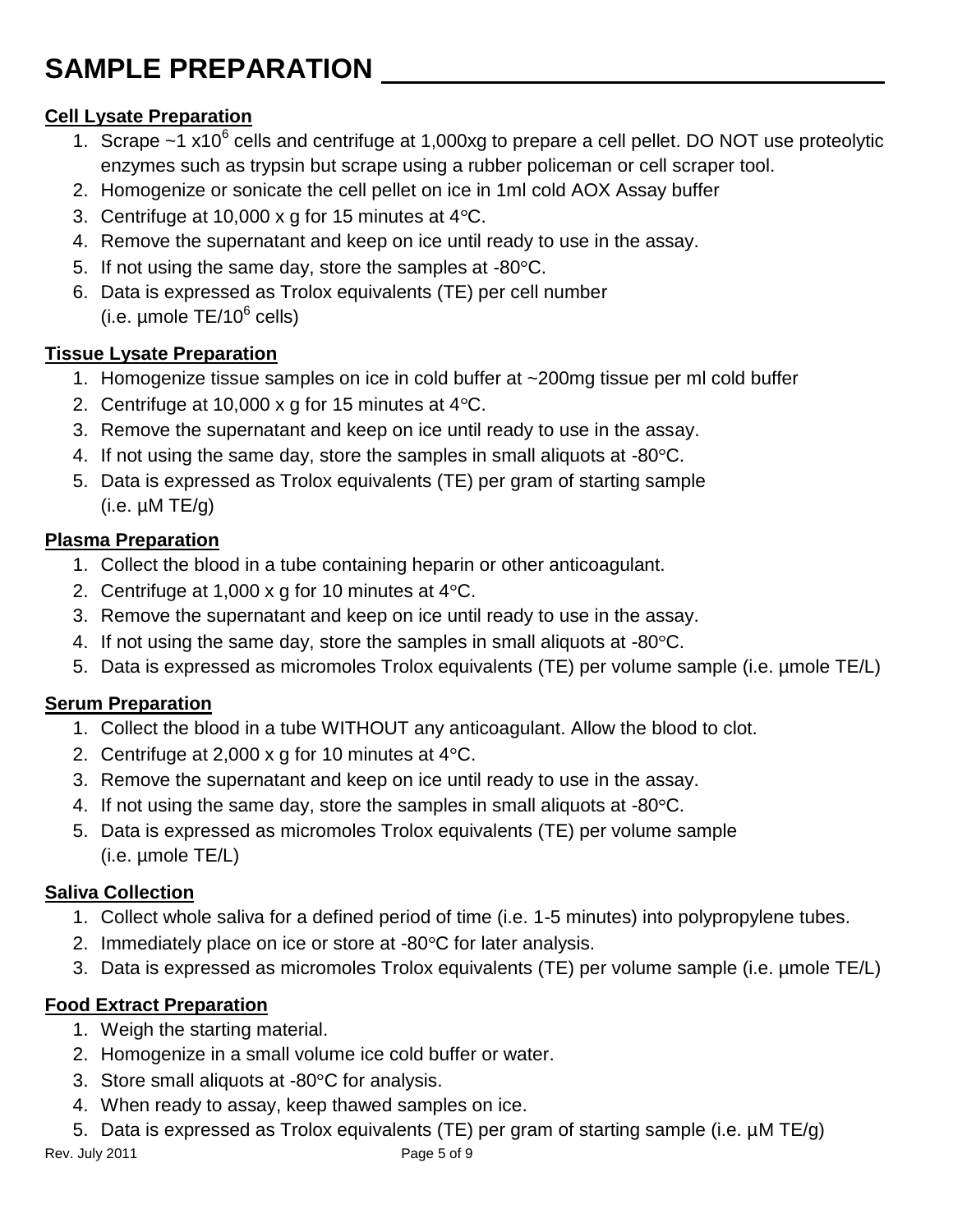### **ASSAY PROCEDURE**

#### **THIS KIT PROVIDES SUFFICIENT REAGENTS TO ASSAY 60 WELL. AT LEAST 6 OF THESE WELLS ARE REQUIRED FOR TROLOX STANDARDS**

- 1. Equilibrate the plate reader incubation chamber to 37°C before beginning. Set-up plate reader to perform a kinetic read for 30 minutes with 1 minute intervals. Excitation = 485 nm; Emission = 528 - 538 nm (Cutoff = 530 nm, if required). **SET PLATE READER TO BOTTOM READ.**
- 2. Prepare fluorescein working solution from the stock solution provided by transferring **11.8ml** of AOX Assay Buffer to an empty tube (not provided) and adding **0.2ml** stock fluorescein solution. Mix and protect from light.
- 3. Prepare Trolox standards as follows:

Briefly spin down the contents of the 1.5 mM Trolox standard tube after thawing. Pipette **280 µ of AOX Assay Buffer into the 1.5 mM Trolox standard tube provided and mix well by** vortexing. This produces a diluted stock Trolox standard of 100  $\mu$ M. Pipette 150  $\mu$ l of AOX Assay Buffer into 4 tubes (not provided). Using the newly diluted stock Trolox solution, prepare a dilution series as depicted below. Mix each new dilution thoroughly before proceeding to the next. The **100 µM** stock dilution serves as the highest standard, and the assay buffer serves as the zero standard.



- 4. Add 150 l of the working fluorescein solution to each of the **INNER 60 WELLS** of the assay plate provided.
- 5. Add 25  $\mu$  of samples or Trolox standards to individual wells of the assay plate provided, add 25 l of assay buffer to individual wells as a negative control. Place plate at 37°C for at least **10** minutes.
- 6. While the assay plate is equilibrating to 37°C, prepare the AAPH Working Solution by adding 2.0 ml AOX Assay Buffer to the AAPH tube provided and gently invert. Place the working solution on ice until needed. AAPH solution is good for 8 hours if kept on ice.
- 7. To begin the assay, add 25  $\mu$  of the AAPH working solution to each of the wells containing standards and samples from step 5. Place the assay plate in the plate reader and begin kinetic fluorescence reading.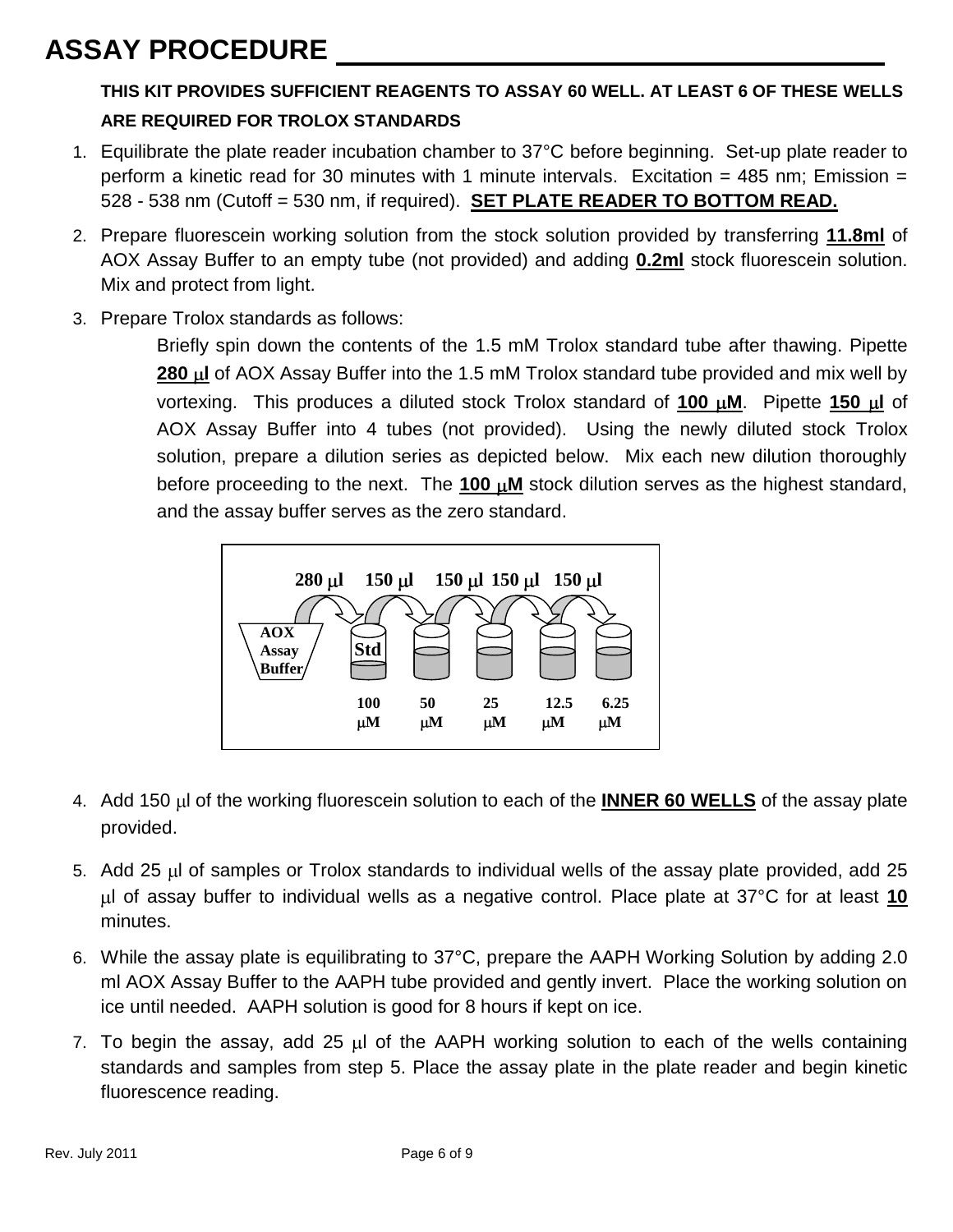## **TROLOX STANDARD CURVE**

Generate standard curve: see example below (Collected using BioTek Synergy 2) [DO NOT use this standard curve to generate your data. This is an example.]

Normalized to Time=0 by  $(RLU/RLU0)$ 

|                |                               |       | Kinetic RLU values |       |       |       |  |  |
|----------------|-------------------------------|-------|--------------------|-------|-------|-------|--|--|
|                | Concentration of Trolox in uM |       |                    |       |       |       |  |  |
| Time           | 100                           | 50    | 25                 | 12.5  | 6.25  | 0     |  |  |
| 0              | 55992                         | 56344 | 56351              | 56384 | 56956 | 55535 |  |  |
| $\mathbf{1}$   | 56216                         | 56460 | 56586              | 56454 | 56896 | 48138 |  |  |
| $\overline{2}$ | 56037                         | 56398 | 56519              | 56397 | 55631 | 40247 |  |  |
| 3              | 55967                         | 56275 | 56583              | 55338 | 52547 | 32741 |  |  |
| 4              | 56137                         | 56382 | 56417              | 52187 | 48307 | 26342 |  |  |
| 5              | 56002                         | 56107 | 56406              | 48270 | 44237 | 20703 |  |  |
| 6              | 56036                         | 56238 | 56089              | 44984 | 40712 | 15902 |  |  |
| 7              | 56007                         | 56119 | 54181              | 42499 | 38192 | 11780 |  |  |
| 8              | 56085                         | 56119 | 51297              | 40379 | 35385 | 8398  |  |  |
| 9              | 55932                         | 56115 | 48083              | 38903 | 30843 | 5742  |  |  |
| 10             | 55942                         | 55336 | 45209              | 37387 | 24642 | 3685  |  |  |
| 11             | 56021                         | 52884 | 42861              | 35772 | 18978 | 2382  |  |  |
| 12             | 55923                         | 50053 | 41026              | 34089 | 13808 | 1593  |  |  |
| 13             | 55753                         | 47606 | 39195              | 30718 | 9707  | 1156  |  |  |
| 14             | 55347                         | 45531 | 37712              | 24423 | 6410  | 974   |  |  |
| 15             | 53792                         | 43830 | 35980              | 18277 | 4080  | 875   |  |  |
| 16             | 51709                         | 42308 | 32518              | 13004 | 2535  | 819   |  |  |
| 17             | 49619                         | 40913 | 25201              | 8784  | 1646  | 794   |  |  |
| 18             | 48051                         | 40004 | 18260              | 5633  | 1166  | 795   |  |  |
| 19             | 46846                         | 38642 | 12330              | 3501  | 946   | 796   |  |  |
| 20             | 45810                         | 37242 | 7873               | 2187  | 864   | 798   |  |  |
| 21             | 44909                         | 33638 | 4745               | 1440  | 810   | 799   |  |  |
| 22             | 44282                         | 23825 | 2878               | 1088  | 832   | 775   |  |  |
| 23             | 43620                         | 15079 | 1738               | 910   | 799   | 784   |  |  |
| 24             | 43243                         | 8892  | 1223               | 832   | 793   | 791   |  |  |
| 25             | 42812                         | 4828  | 974                | 820   | 786   | 770   |  |  |
| 26             | 42766                         | 2581  | 859                | 809   | 779   | 769   |  |  |
| 27             | 42359                         | 1490  | 830                | 803   | 782   | 786   |  |  |
| 28             | 42083                         | 1064  | 826                | 791   | 764   | 778   |  |  |
| 29             | 41648                         | 901   | 807                | 787   | 814   | 782   |  |  |
| 30             | 41021                         | 821   | 803                | 799   | 787   | 787   |  |  |

Use normalized data to generate Area Under the Curve (AUC) values. AUC values can be calculated by a statistical program (such as GraphPad Prism) or by the following formula:

AUC=  $0.5 + (F1/F0) + (F2/F0) + ... + 0.5*(F30/F0)$ Where  $F0=$  normalized fluorescence at  $t=0$ 

Net AUC is determined by subtracting the AUC for no compound addition from the other AUC values.

|            | 100  | 50   | 25   | 12.5 | 6.125 |  |
|------------|------|------|------|------|-------|--|
| <b>AUC</b> |      | 20.4 | 16.0 | 12.6 | 9.6   |  |
| Net AUC    | 22.7 | 15.2 | 10.8 |      |       |  |

Data for unknowns may be expressed as  $\mu$ M Trolox equivalents or  $\mu$ mole Trolox/gram.

| 100      | 50             | 25       | 12.5         | 6.25                          | 0                  |
|----------|----------------|----------|--------------|-------------------------------|--------------------|
| 1        | $\overline{1}$ | 1        | $\mathbf{1}$ | 1                             | 1                  |
| 1.004001 | 1.002059       | 1.00417  | 1.001241     | 0.998947                      | 0.866805           |
| 1.000804 | 1.000958       | 1.002981 | 1.000231     | 0.976736                      | 0.724714           |
| 0.999554 | 0.998775       | 1.004117 | 0.981449     | 0.922589                      | 0.589556           |
| 1.00259  | 1.000674       | 1.001171 | 0.925564     | 0.848146                      | 0.474332           |
| 1.000179 | 0.995794       | 1.000976 | 0.856094     | 0.776687                      | 0.372792           |
| 1.000786 | 0.998119       | 0.995351 | 0.797815     | 0.714797                      | 0.286342           |
| 1.000268 | 0.996007       | 0.961491 | 0.753742     | 0.670553                      | 0.212118           |
| 1.001661 | 0.996007       | 0.910312 | 0.716143     | 0.621269                      | 0.15122            |
| 0.998928 | 0.995936       | 0.853277 | 0.689965     | 0.541523                      | 0.103394           |
| 0.999107 | 0.98211        | 0.802275 | 0.663078     | 0.43265                       | 0.066355           |
| 1.000518 | 0.938592       | 0.760608 | 0.634435     | 0.333205                      | 0.042892           |
| 0.998768 | 0.888347       | 0.728044 | 0.604586     | 0.242433                      | 0.028685           |
| 0.995732 | 0.844917       | 0.695551 | 0.5448       | 0.17043                       | 0.020816           |
| 0.98848  | 0.80809        | 0.669234 | 0.433155     | 0.112543                      | 0.017538           |
| 0.960709 | 0.7779         | 0.638498 | 0.324152     | 0.071634                      | 0.015756           |
| 0.923507 | 0.750887       | 0.577062 | 0.230633     | 0.044508                      | 0.014747           |
| 0.88618  | 0.726129       | 0.447215 | 0.155789     | 0.0289                        | 0.014297           |
| 0.858176 | 0.709996       | 0.32404  | 0.099904     | 0.020472                      | 0.014315           |
| 0.836655 | 0.685823       | 0.218807 | 0.062092     | 0.016609                      | 0.014333           |
| 0.818153 | 0.660975       | 0.139714 | 0.038788     | 0.01517                       | 0.014369           |
| 0.802061 | 0.597011       | 0.084204 | 0.025539     | 0.014222                      | 0.014387           |
| 0.790863 | 0.422849       | 0.051073 | 0.019296     | 0.014608                      | 0.013955           |
| 0.77904  | 0.267624       | 0.030842 | 0.016139     | 0.014028                      | 0.014117           |
| 0.772307 | 0.157816       | 0.021703 | 0.014756     | 0.013923                      | 0.014243           |
| 0.764609 | 0.085688       | 0.017285 | 0.014543     | 0.0138                        | 0.013865           |
| 0.763788 | 0.045808       | 0.015244 | 0.014348     | 0.013677                      | 0.013847           |
| 0.756519 | 0.026445       | 0.014729 | 0.014242     | 0.01373                       | 0.014153           |
| 0.75159  | 0.018884       | 0.014658 | 0.014029     | 0.013414                      | 0.014009           |
| 0.743821 | 0.015991       | 0.014321 | 0.013958     | 0.014292                      | 0.014081           |
| 0.732623 | 0.014571       | 0.01425  | 0.014171     | 0.013818                      | 0.014171           |
|          |                |          |              | Concentration of Trolox in uM | $10 - 10 - 10 = 0$ |



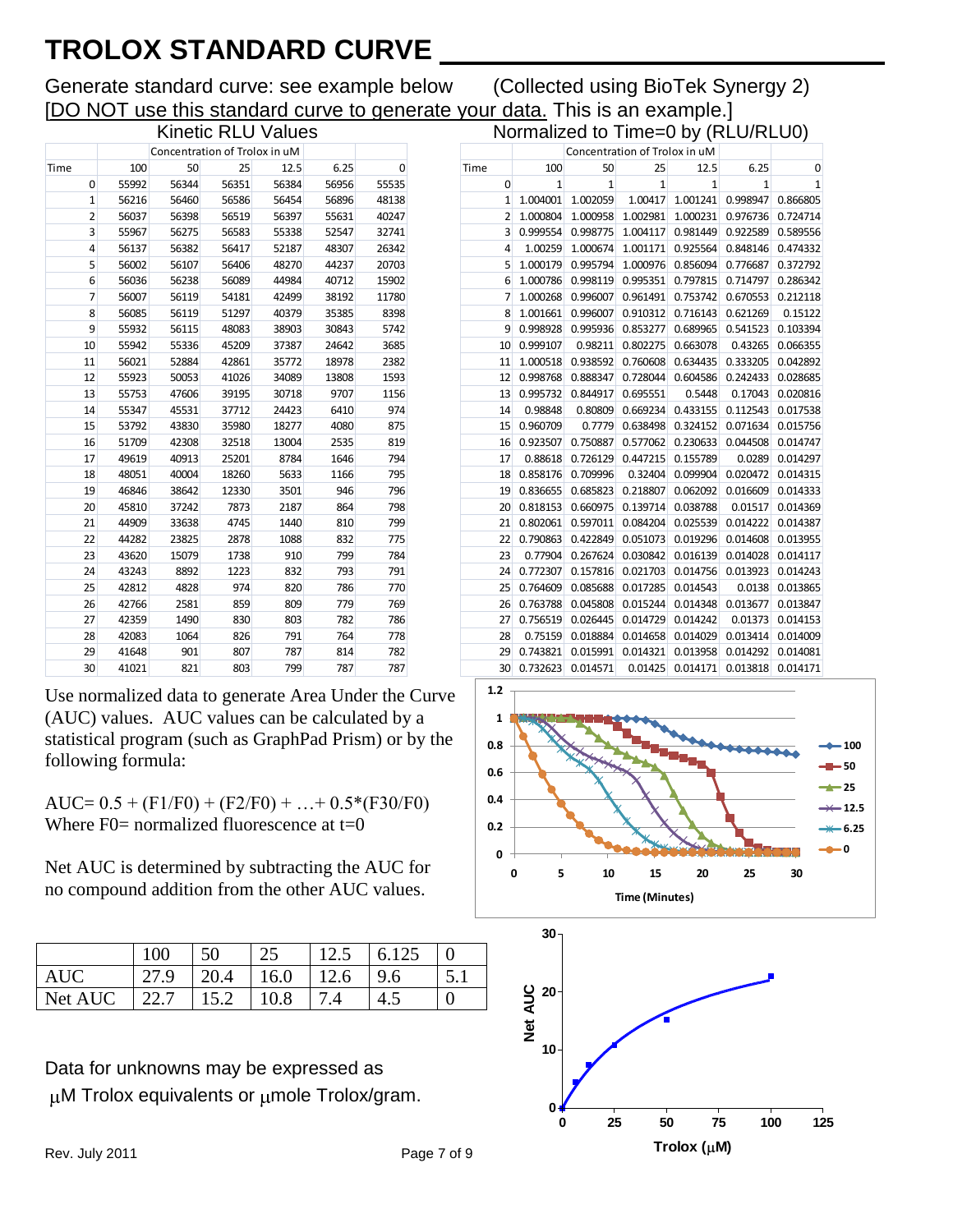# **APPENDIX A: Plate layout**

| H, | $\pmb{\mathsf{\Omega}}$ | $\blacksquare$ | $\blacksquare$ | $\blacksquare$ | $\Omega$ | $\pmb{\varpi}$ | $\blacktriangleright$ |                                |
|----|-------------------------|----------------|----------------|----------------|----------|----------------|-----------------------|--------------------------------|
|    |                         |                |                |                |          |                |                       | $\blacktriangle$               |
|    |                         |                |                |                |          |                |                       | $\boldsymbol{\mathsf{N}}$      |
|    |                         |                |                |                |          |                |                       | $\pmb{\omega}$                 |
|    |                         |                |                |                |          |                |                       | $\blacktriangle$               |
|    |                         |                |                |                |          |                |                       | ຕ                              |
|    |                         |                |                |                |          |                |                       | $\bullet$                      |
|    |                         |                |                |                |          |                |                       | $\blacktriangleright$          |
|    |                         |                |                |                |          |                |                       | $\pmb{\infty}$                 |
|    |                         |                |                |                |          |                |                       | $\mathbf \omega$               |
|    |                         |                |                |                |          |                |                       | $\vec{\bullet}$                |
|    |                         |                |                |                |          |                |                       | $\overrightarrow{\phantom{a}}$ |
|    |                         |                |                |                |          |                |                       | $\vec{z}$                      |